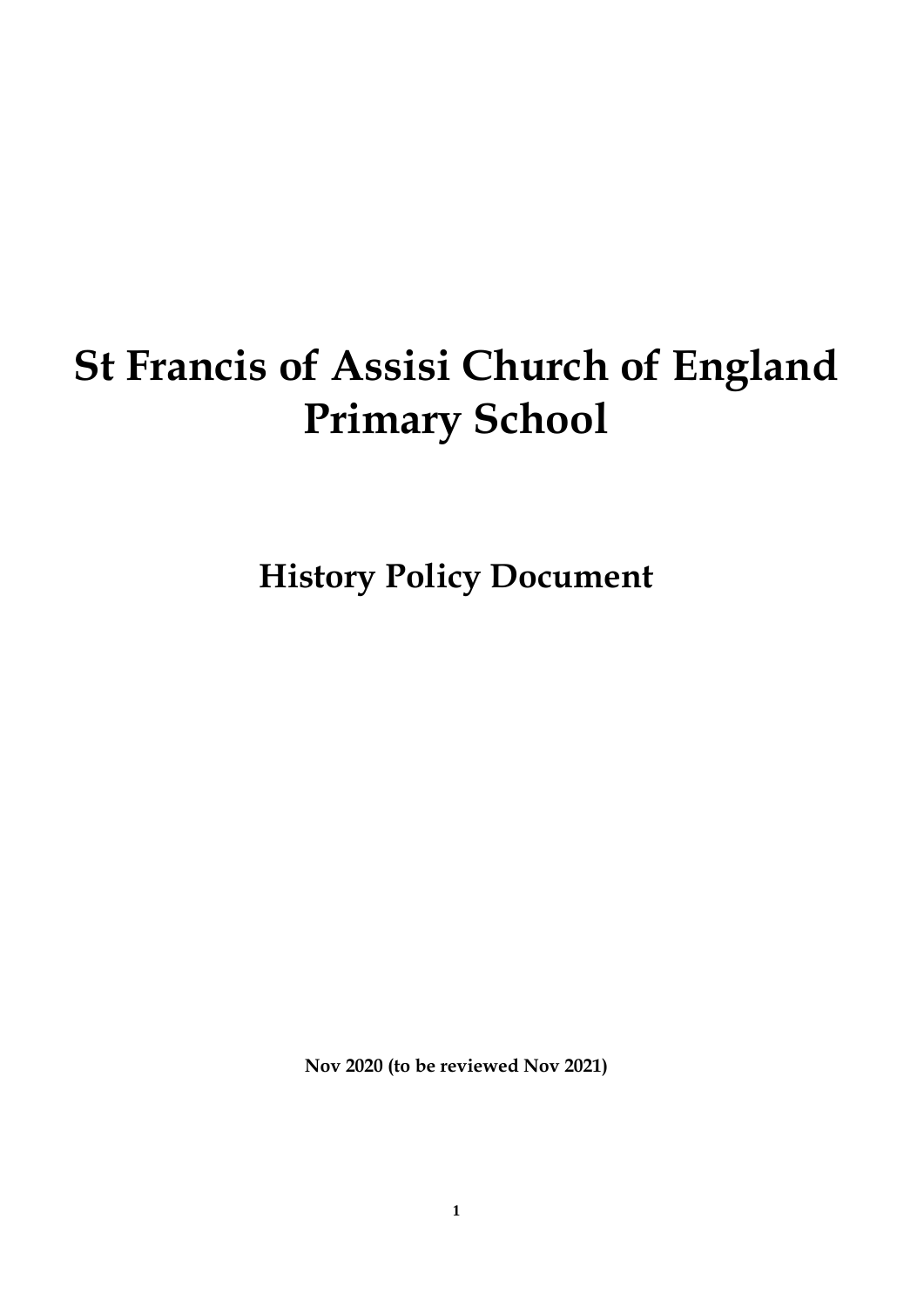## **Introduction**

History is part of every aspect of our daily life. All parts of our culture and way of life are the outcome of History. Every part of the curriculum is thus influenced by History. In working to offer children an education that helps them to make sense of the world in which they live, and makes them ready for adult life, it is impossible to ignore History. St Francis of Assisi Church of England Primary School follows the national curriculum and Early Years documentation to ensure knowledge; skills and understanding are taught throughout all key stages. The school has created its own long and medium term planning which details the topics, objectives and skills which should be covered. Through this long term planning, the national curriculum breath of study for history is fully covered.

## **Curriculum Intent**

At St Francis of Assisi C of E Primary School, we believe that high-quality history lessons inspire children to ignite a passion and curiosity about the past and to think and act as historians. Through history specific and lessons delivered through the wider curriculum, children have opportunities to investigate and interpret the past, understand chronology, build an overview of Britain's past as well as that of the wider world, and to be able to communicate historically. We develop children with the following essential characteristics to help them become historians:

- An excellent knowledge and understanding of people, events and contexts from a range of historical periods, including significant events in Britain's past;
- The ability to think critically about history and communicate ideas confidently to a range of audiences;
- The ability to support, evaluate and challenge their own and others' views using historical evidence from a range of sources developing wisdom and knowledge of history;
- The ability to think, reflect, debate, discuss and evaluate the past by formulating and refining questions and lines of enquiry;
- A respect for historical evidence and the ability to make critical use of it to support their learning;
- A desire to embrace challenging activities, including opportunities to undertake highquality research across a range of history topics. This should develop deeper learning across topics taught including mastery learning.
- A developing sense of curiosity about the past and how and why people interpret the past in different ways.

Teachers will ensure teaching of history has the school's Christian ethos and values at its heart. A cohesive curriculum is built by ensuring all historical themes and topics cover the same aspects to allow comparisons to be made between different time periods. This will help children make connections and links to their prior learning ensuring that knowledge and skills are developed during their time in school. These aspects are: achievements, beliefs, society, housing (and buildings), entertainment and impact. Children will have the opportunity to explore British Values through history lesson. Where appropriate children will compare aspects of British society with the society they are studying.

Planning ensures that history skills are covered alongside objectives. The skills we aim to cover are: chronology, change, continuity, cause, consequence, enquiry, interpretation and organising relevant historical information.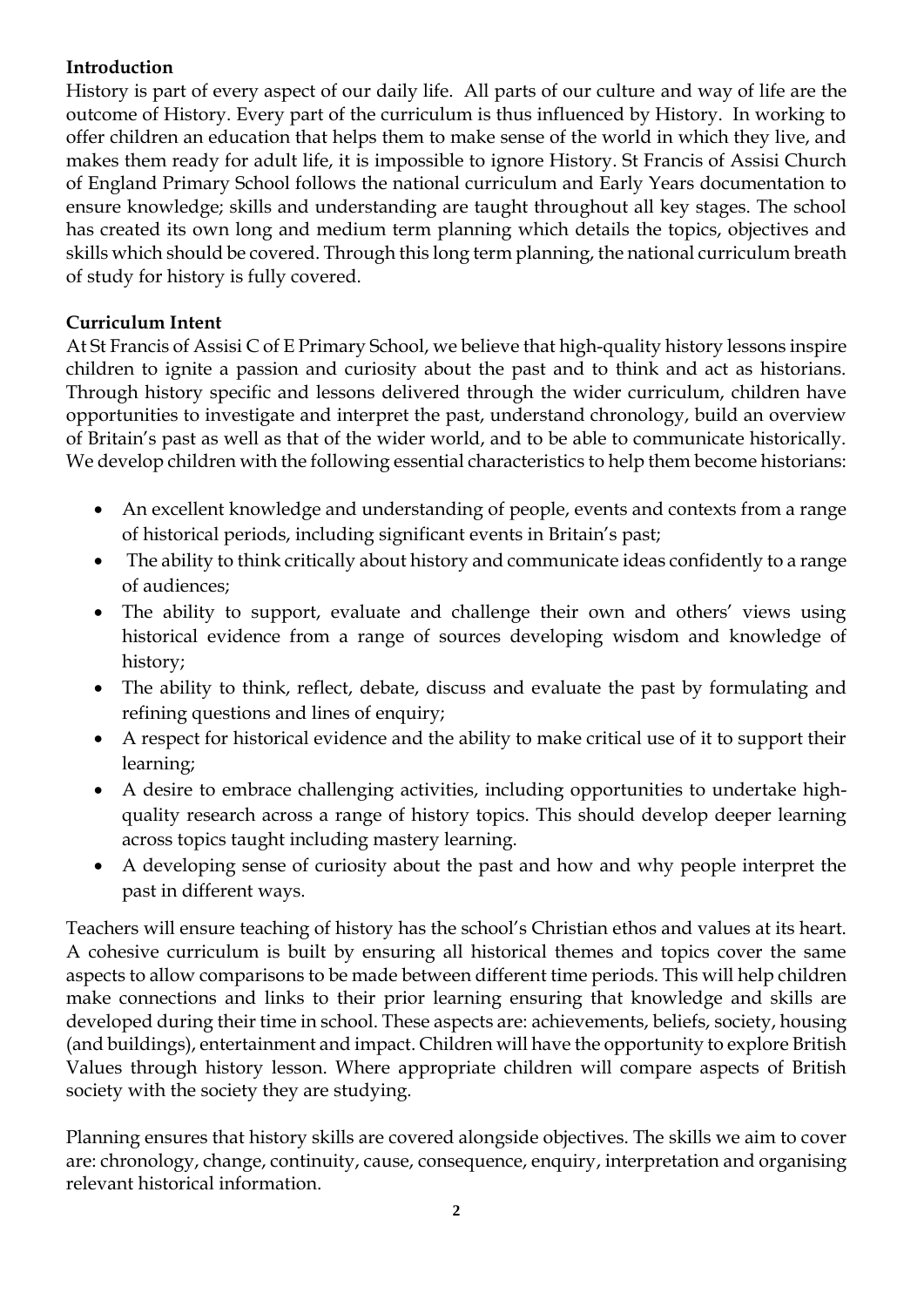## **Equal Opportunities and Special Education Needs and Inclusion**

All children are given opportunities to access the National Curriculum requirement. All children regardless of ability, ethnicity, religion or gender, will be given equal opportunity to access all aspects of the History curriculum. Any child experiencing difficulty in accessing part, or all, of the curriculum, will be supported with the time, materials and equipment to access the activity at their own level where this is practically possible. Planning, resources and displays will reflect positive images of all communities represented in our society.

#### **Implementation**

Medium term planning is prepared by the History leader to reflect the programme of study. This includes cross curricular links (including Global Goals and SMSC), key learning and suggested activities. This is then adapted by class teachers to form weekly planning which ensures all children's needs and abilities are catered for within their year groups. Planning should be stored on the staff shared area within the correct team's files for that academic year and term. Teacher's ensure children's prior knowledge is built up and children are encouraged to contrast and compare the time period they are studying time periods from the previous learning. This will promote knowledge recall. Trips or visitors are planned to complement topics studied and will be scheduled to have maximum impact on learning.

Individual teachers evaluate the success of teaching each week, and where necessary suggest future improvements in their short term planning. Half termly/termly evaluations are fed back to the subject leader.

The subject leader has the opportunity to evaluate the subject during termly subject leader time. This time is also used to monitor children's work through book scrutiny, lesson visits, implement curriculum changes and monitor planning.

#### **Early Years Foundation Stage**

History is taught in Nursery and Reception through child-initiated and adult led activities. History is covered in the "People and Communities" area of the curriculum. The children are given the opportunity to find out about past and present events in their own lives, and those of their families and other people they know. In EYFS history makes a significant contribution to developing a child's understanding of the world through activities such as looking at pictures of famous people in history or discovering the meaning of new and old in relation to their own lives.

Children will also learn about why certain events have taken place when appropriate, e.g. Remembrance, topical historical events etc. Children will be introduced to stories, events and objects to further gain a sense of chronology. Stories, poems, songs, practical objects and artefacts form the basis of resources used by the children. Planning in EYFS is "in the moment". Staff ensure to move children's learning forward through skilful questioning, discussion or support which links to the children's interest and fascinations. Where possible, first-hand accounts by visitors will be used to develop historical questions and discussion points. Adults will work alongside children to extend their learning. Learning will be documented in a variety of ways such as drawings, paintings, tables of results, digital photographs.